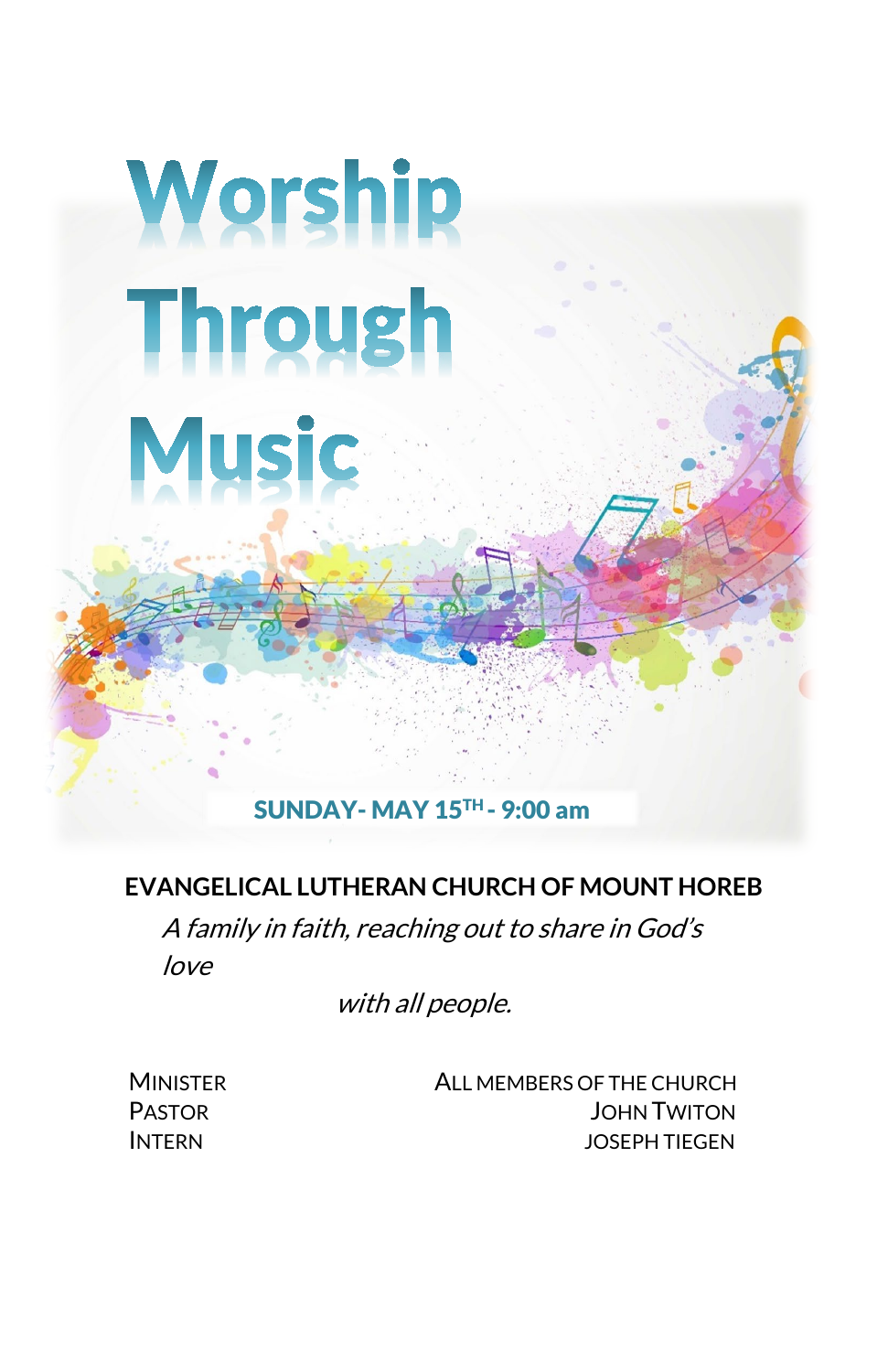# WORSHIP THROUGH MUSIC

(+ indicates congregational participation music. Please stand if you are able.)

# WELCOME & ANNOUNCEMENTS

# + HYMN #413 - *Holy, Holy, Holy*

# SCRIPTURE READING

#### PRAISE TEAM

*Revelation*

 *Word of God Speak*

 *Well Done*

# SCRIPTURE READING

# SENIOR CHOIR

*Here I Am,* Lord . *. . . .* **words & music by Dan Schutte, arr. Hayes** *In Christ Alone . . . . . K***eith Getty & Stuart Townend, arr. Hayes** *Precious Lord, Take My Hand . . . . . . . . . .* **words & music by** **Thomas A. Dorsey, arr. Schrader**

+ PRAISE SONG - *Indescribable*

# BAPTISM

#### PRAISE TEAM

*Mountain of God In the Palm of Your Hand*

 *When the Stars Burn Down*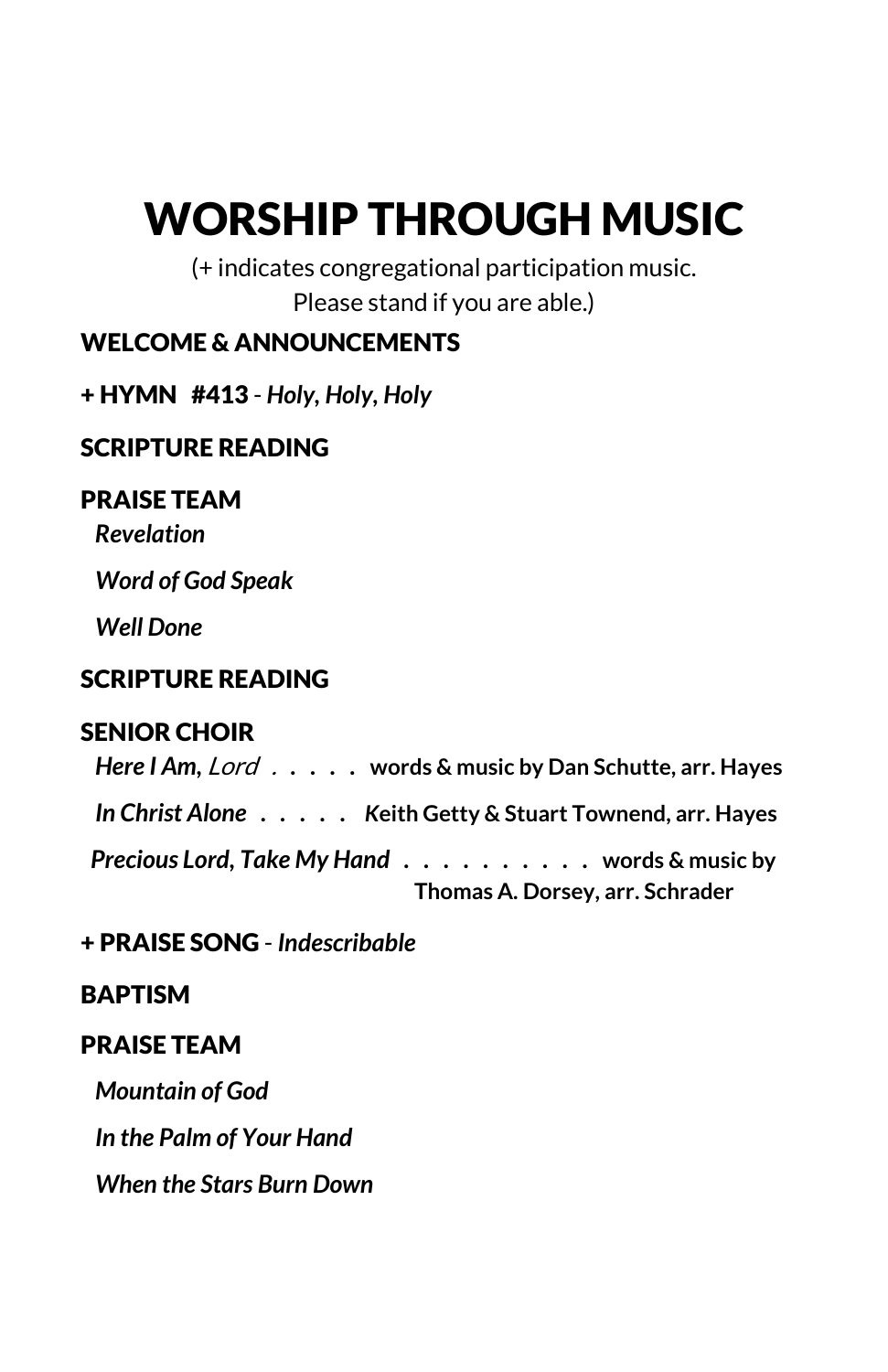# THE APOSTLE'S CREED

#### + PRAISE SONG - *Amazing Grace (My Chains Are Gone)*

#### SCRIPTURE READING

#### SENIOR CHOIR

| Search Me, Lord Thomas A. Dorsey, arr. Raney                          |
|-----------------------------------------------------------------------|
| The Majesty and Glory of Your Name $\dots \dots \dots \dots$ words by |
| Linda Lee Johnson                                                     |
| music by Tom Fettke                                                   |
| Hark, I Hear the Harps Eternal Traditional American Hymn,             |

#### THE LORD'S PRAYER

#### **BENEDICTION**

#### + HYMN # 638 *- Blessed Assurance*

#### SENIOR CHOIR

Sandra Cannon Grace Casey Carol Dann Deb Dangerfield Carol Engstad Roxy Fauque Jacob Festge Rick Festge Steve Festge Connie Floan Gary Hamburg Connie Floan Greg Kellesvig Mary Lokken Street Henny Mason Donna Miller Kris Muehlenkamp Jeremy Olson Wendy Rasmussen Vicky Rosenbaum Adam Sailor Kimberly Sailor Judy Steinhauer Noah Strube Sarah Strube **Rebecca Strube** Barb Underwood Chris Underwood Julie Vasen Charles Willcutt Kristin Willcutt

Eric Albrecht Shawn Cannon Diane Bartz

 **arr. Hayes**

*The choir sings this morning in loving memory of our dear friend,*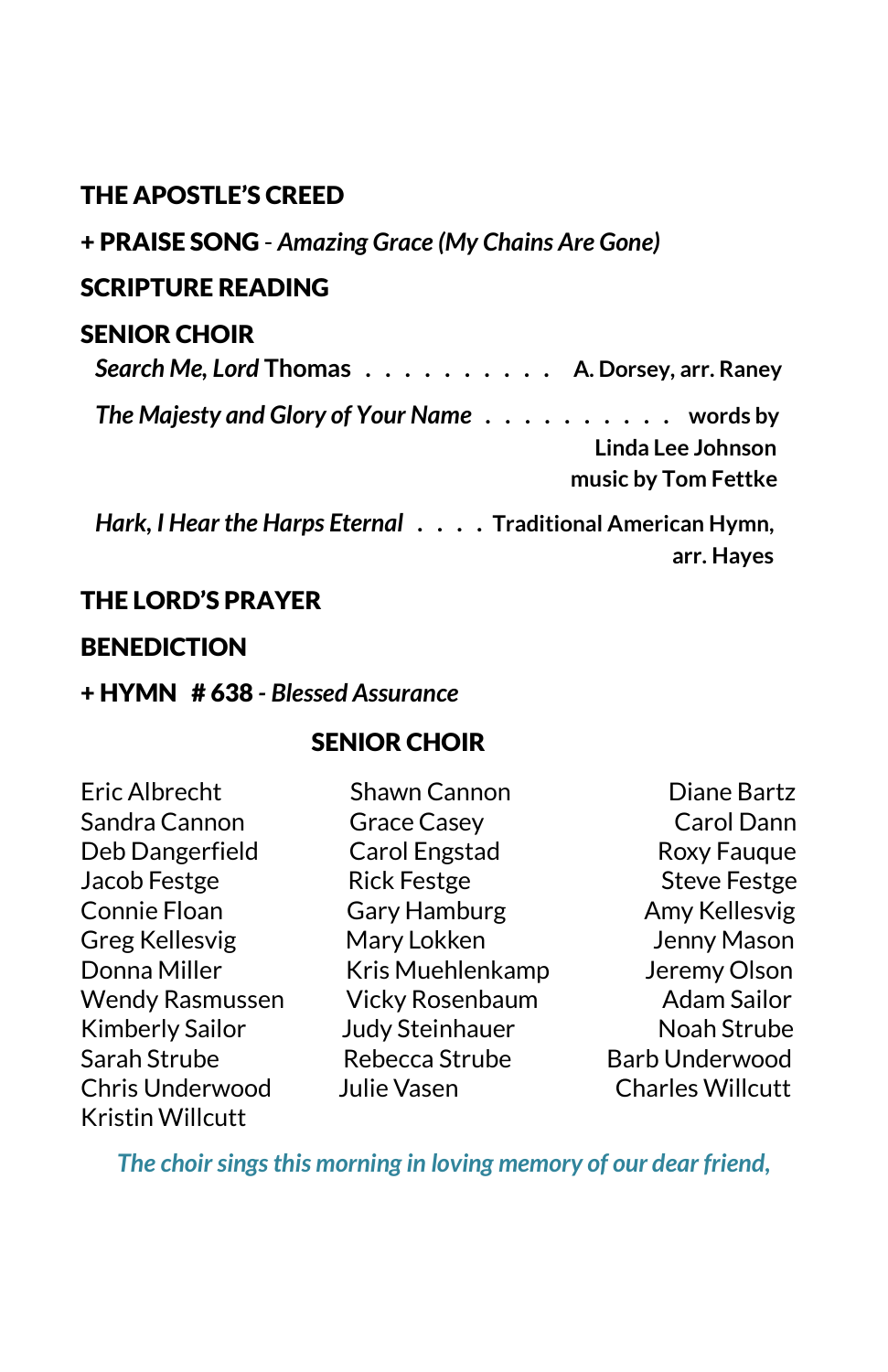## *Rose Klir, who was a dedicated member for over 50 years*.

# ACCOMPANISTS

Accompanist for Praise Team and Senior Choir - Barb Underwood Additional accompanist for piano duet - Kristin Willcutt

# PRAISE TEAM

Pat Doty **Dim Schmidt** Diane Farnsworth Randy Thompson Rob Farnsworth Barb Underwood Sandy Glaeve Chris Underwood Steve Hall

Connie Curran Chris Laabs Brigid Schultz Doty Kathy O'Donnell Gail Doty Wendy Rasmussen Lisa Fargo Carl Sieg

#### READER